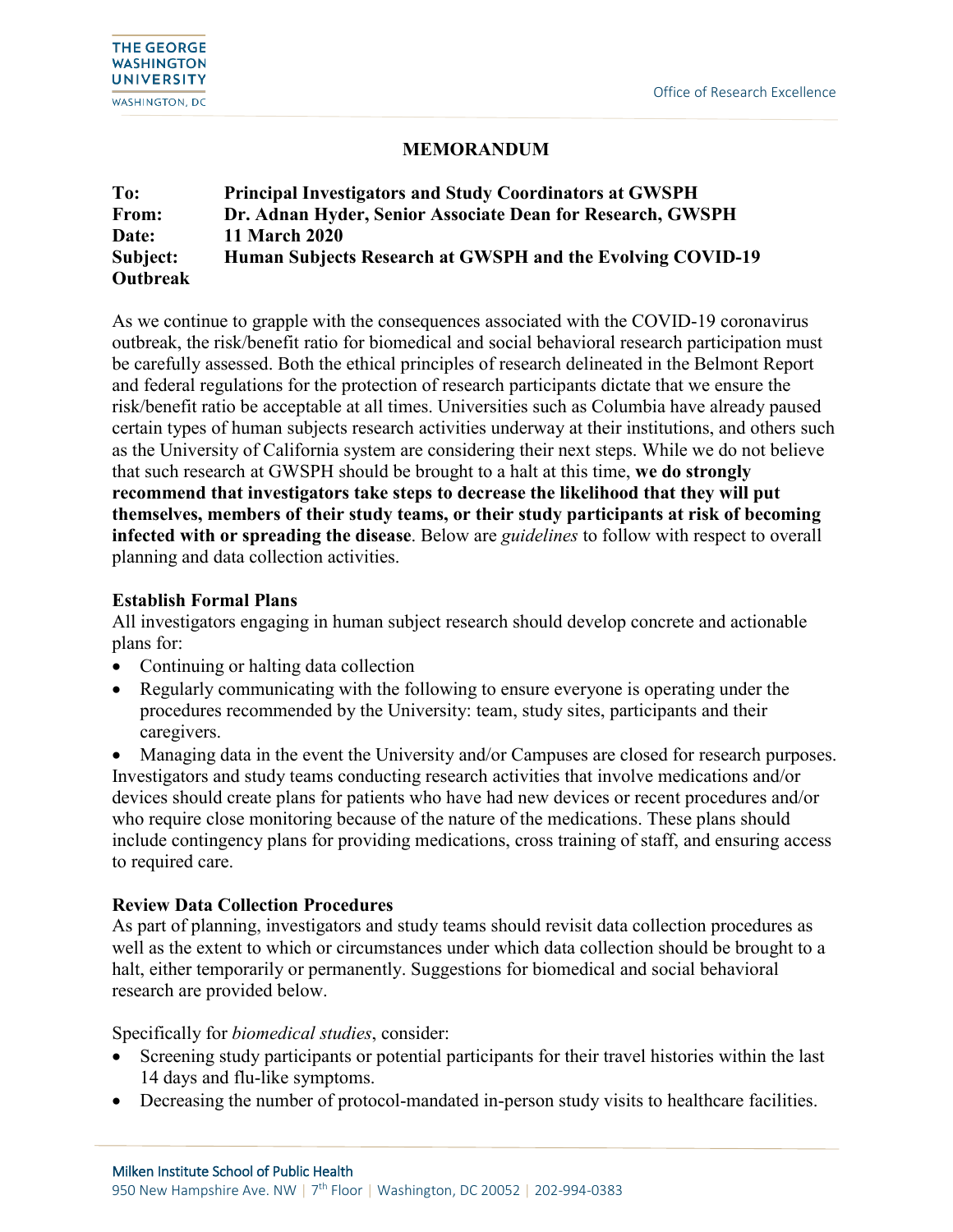

- Replacing protocol-mandated visits to healthcare facilities with home visits or telemedicine, allowing blood draws at remote or commercial laboratories.
- Shipping investigational products directly to research participants.

Specifically for social behavioral studies, consider:

• Ensuring that that the research staff is healthy and check with study sites to determine whether there have been any identified cases or if anyone at the site is or has been quarantined when collecting data from populations at higher risk of suffering severe health consequences if they contract COVID-19 (e.g., older adults or those designated at higher risk by the CDC) or in settings that bring large groups of people together in contained spaces (e.g., K-12 schools, close proximity living spaces).

## *Both biomedical and social behavioral* studies:

- Avoid or minimize bringing groups of people together for data collection activities (e.g., focus groups, whole group interventions).
- Consider moving face-to-face data collections (e.g., interviews, surveys administered in person, some forms of observation) to telephone or online (e.g. Zoom) formats.
- Follow recommended guidelines for reducing exposure and, if prudent, pause study activities.
- Determine whether it is necessary to completely suspend research activities and if so, pause recruitment until the situation changes.

If an investigator or study team needs to alter data collection activities by shifting to phone or online, or another change needs to be made to a study protocol in order to protect participants or study personnel, *an amendment should be submitted immediately to the GW IRB*. If a sponsor or investigator needs to make a change to research plans and is unable to submit an amendment (e.g., immediate hazard or risk to research participants exists), these *changes must be reported to the IRB as soon as possible*. Eliminating immediate hazards may include actions that reduce potential exposure to COVID-19, or to continue to provide medically necessary care (including study drug) to participants who have been placed in isolation or quarantine because of suspected or known exposure. The GW IRB always encourages sponsors and investigators to take such steps as necessary to eliminate apparent additional risks to participants.

At the current time, any research team that has not yet begun research activities should ensure that doing so will not jeopardize members of the research team or participants. In addition, should the COVID-19 landscape change significantly, there may come a point when research activities including human research subjects will be restricted and application reviews might be paused in the interest of individual and public health. We will work closely with the GW IRB and OVPR to monitor the situation.

Please refer to these useful sites for more on the outbreak:

• <https://campusadvisories.gwu.edu/covid-19>

֠

- <https://www.cdc.gov/coronavirus/2019-nCoV/index.html>
- <https://grants.nih.gov/grants/guide/notice-files/NOT-OD-20-083.html>